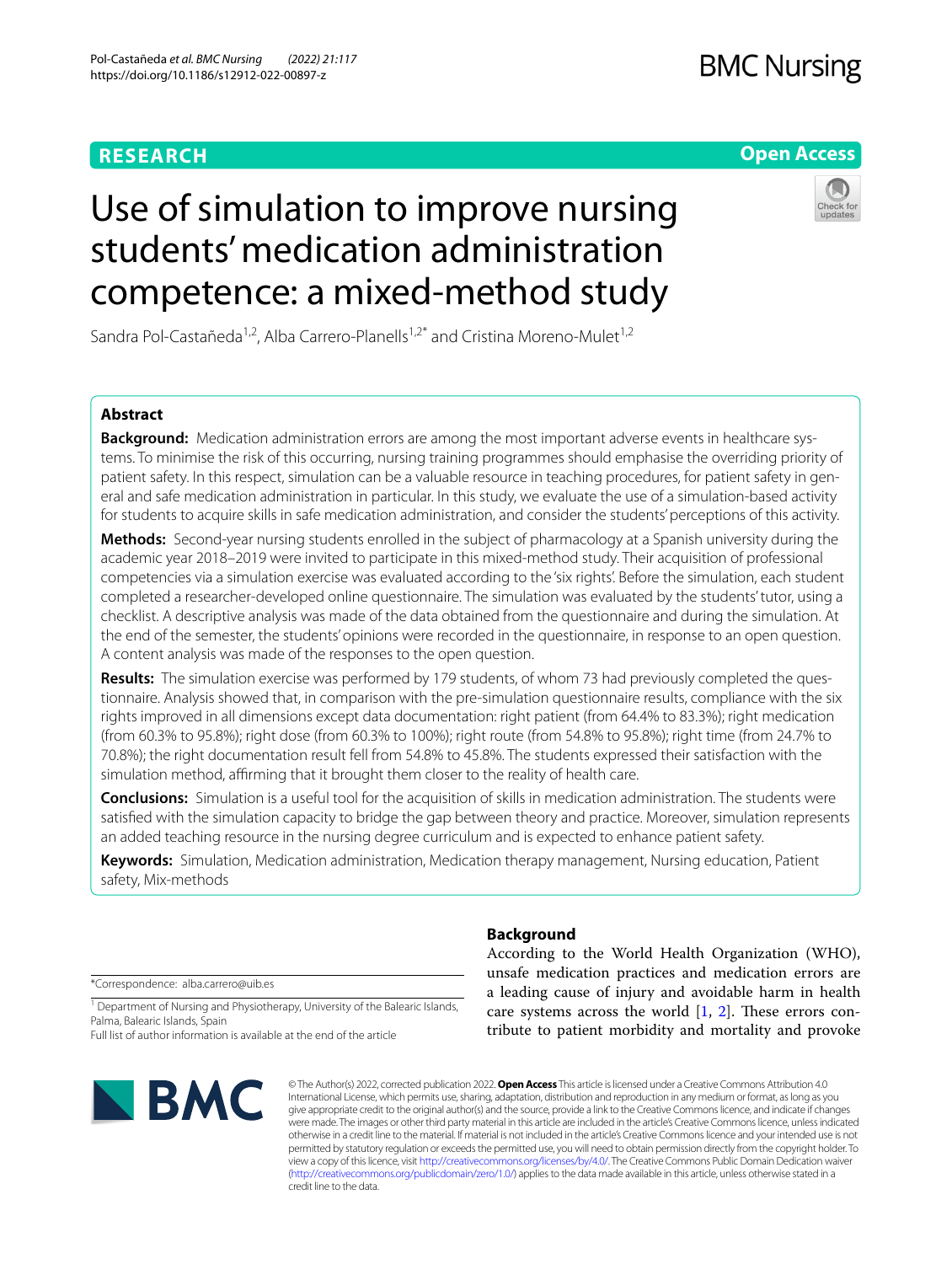annual financial costs of around \$42 million a year. The World Health Organization (WHO) has set the target of reducing severe, avoidable medication-related harm by 50% during 2022 [\[3\]](#page-8-2). Among medication errors, those of administration are the most common [\[4](#page-8-3)] and nurses can and should play a fundamental role in their prevention  $[4–6]$  $[4–6]$  $[4–6]$ . The administration of medication is a basic nursing skill and it is nurses' responsibility to perform it safely and efectively [[7\]](#page-8-5).

Patient safety should be a central aspect of nursing skills training programmes [\[8](#page-8-6), [9](#page-8-7)]. In this respect, the WHO Patient Safety Curriculum Guide [\[10](#page-9-0)] urges nursing schools to instil the need to prioritise patient safety before students become healthcare professionals, with particular emphasis on ensuring safe medication management [\[11](#page-9-1)[–13\]](#page-9-2). In Spain, Cervera-Gasch [\[14](#page-9-3)] and Mira [[15,](#page-9-4) [16](#page-9-5)] refer to the need to improve training in patient safety in nursing studies after having evaluated the knowledge and attitudes of the students. The National Strategy for Patient Safety of the National Health System (2015–2020) proposes promoting basic training in patient safety for all healthcare professionals as one of its objectives. Among its recommendations, it includes the need to agree on a minimum curriculum for basic training in patient safety in undergraduate and postgraduate studies [\[17](#page-9-6)]. However, it does not develop teaching implementation strategies or methodologies to carry it out effectively  $[14, 15]$  $[14, 15]$  $[14, 15]$  $[14, 15]$ . The WHO  $[10]$  $[10]$  recommends combining various teaching methods and formats, and the simulation approach is currently attracting much international attention.

Simulation is an active learning tool that, through guided experiences, aims to reproduce reality in a controlled, interactive context, addressing important aspects of real practice in a risk-free environment [[18](#page-9-7)]. Designing an efective simulation scenario requires careful planning and it is is essential to ensure the achievement of teaching goals. Scenario design must also include consideration of the level of fdelity, which refers to the degree of realism in which the student is immersed. All simulation scenarios should be designed to address a perceived knowledge or performance gap [[19](#page-9-8)]. Simulation has been shown to be more efective than many traditional teaching techniques and it is being implemented in universities worldwide [[20](#page-9-9)[–23](#page-9-10)]. Studies have analysed the use of simulation as a strategy for the acquisition of confdence and skills in various areas of clinical safety, including the administration of medication and the prevention of adverse events related to this administration, with favourable results [\[7](#page-8-5), [9,](#page-8-7) [12,](#page-9-11) [24](#page-9-12)[–32](#page-9-13)].

In Spain, unlike other countries where the administration of medication is a skill that nurses gradually acquire in their working experience, newly-graduated nurses are expected to be able to administer any type of medication, as and when required. Therefore, appropriate training, before they initiate professional activity, is vital to ensure that nurses have this essential competency. The acquisition of this competence is regulated by the ORDER CIN / 2134/2008, of July 3, that determines the basic contents of the nursing curriculum, including those related to pharmacology [[33](#page-9-14)].

At the University of the Balearic Islands (Spain), medication administration competency is acquired through theoretical classes, the most specifc of which is pharmacology (taught in the third semester) and through clinical practice classes (in the fourth and subsequent semesters). In these practice classes, students perform activities based on low-fdelity simulation to prepare them for real-world healthcare experience. However, we don't have previous experiences in the use of high-fdelity simulation with which to work on these aspects.

This study was conducted to evaluate the implementation of a teaching innovation project. The primary aim was to evaluate nursing students' acquisition of skills in the safe administration of medication, using a simulationbased activity (SBA). The secondary aim was to ascertain the students' overall opinion of the activity.

## **Methods**

## **Design**

The study consisted of a mixed-methods design. The mixed methods approach can be seen as offering a third paradigm for social research through the way it combines quantitative and qualitative methodologies  $[34]$  $[34]$ . This methodology will enable us to seek a more panoramic view of our innovation project, viewing phenomena from diferent viewpoints and through diverse research lenses [[35,](#page-9-16) [36](#page-9-17)].

## **Setting and participants**

The students involved were in the second year of a nursing degree course at the University of Balearic Islands, enrolled in the subject of pharmacology during the academic year 2018–2019. No exclusion criteria were established. Convenience sampling was performed [\[37\]](#page-9-18).

At the beginning of the semester, the professor responsible for the pharmacology subject -and the main researcher of the project- verbally explained to the students the realization of this teaching innovation project. In addition, a space was set up on the virtual platform of the subject with the relevant information (project aims, anonimation and use of data, voluntary participation, and no impact on the evaluation of the subject) so that the student could decide if they voluntary wanted to participate in the project. The students were able to clarify any questions with the teacher.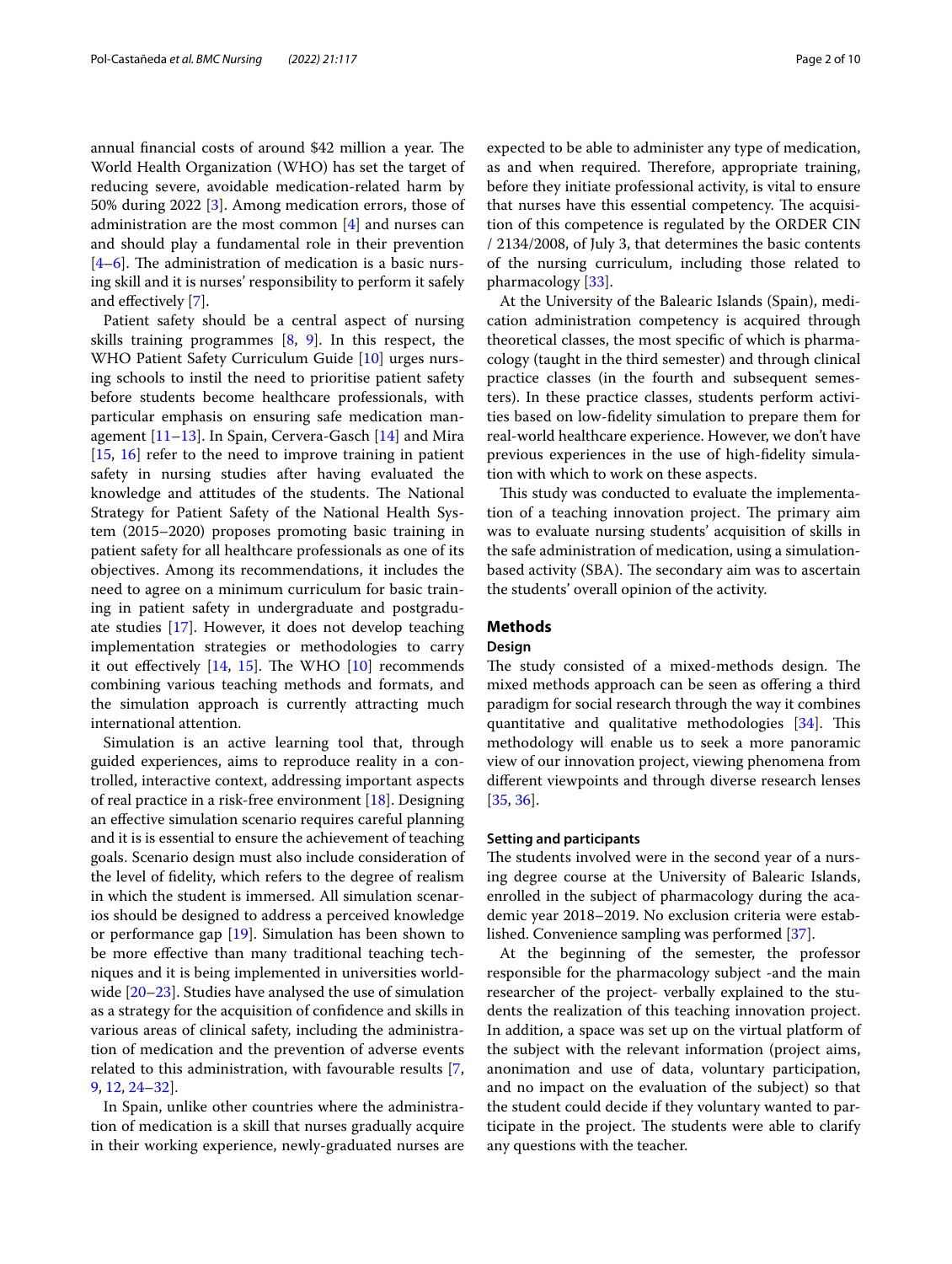#### **Simulation‑based activity**

The SBA was designed following the recommendations of the INACSL Standards of Best Practice: Simulation Design [[38](#page-9-19)]. Taking into account the students' lack of experience in these areas, three simple scenarios were presented to teach knowledge skills (medication administration as a process) and non-technical skills (safety, communication, confdentiality, etc.). Each of the cases presented involved a hospital patient to whom endovenous medication should be administered [[39](#page-9-20)] (Table [1](#page-2-0)). We contemplate the teaching of the medication administration process and its evaluation under to the 'six rights' framework: right patient, right drug, right time, right route, right dose and right documentation [\[4](#page-8-3), [40,](#page-9-21) [41\]](#page-9-22).

Two weeks before the simulation activity, a prebriefng session was conducted by the subject teacher trained in clinical simulation who carried out the SBA, in which the students were given the case files. These files were prepared for each scenario, including images of the materials to be used and a description of the evaluation method that would be applied. In this prebriefng session, the students were instructed to plan the procedure to be adopted and to clarify any questions they might have. The simulation scenarios were conducted in 24 groups of 6–8 students, each of whom played a diferent role (nurse, patient, caregiver, student observer, etc.). Before starting, the teacher reminded the students of the aims pursued and contextualised the exercise, in a clinical setting. The students had time to distribute the roles and to design strategies to verify the six rights. During the 15-min scenario, the student who played the nurse rol simulated the correct administration of medication to the patient, including all the steps of the process (preparation, administration and assessment). To consider valid the verifcation of the right, the check had to be carried out by this student. The rest of the students, from their assigned role, could give clues to guide the nurse. The instructions for the teacher included details on the preparation of the simulated situation and the possibility of providing some degree of assistance, such as "voiceover" during the activity. After the simulation had concluded, there was a 5-min debriefng session to consolidate the learning process, in which a critical analysis was made of the situation, with particular attention to the students' fulflment (or otherwise) of the six rights. At the end of the session, when all groups (2–5 groups every session) had completed the SBA, a discussion was carried out with the same debriefng objectives for an approximate duration of 20 min.

## **Data collection**

The students' acquisition of skills in the safe administration of medication was assessed by means of a prospective, descriptive study of a SBA. In this activity, each student frst completed a researcher-developed questionnaire (Pre-S questionnaire, Table [2](#page-3-0)), which presented a clinical case similar to the one used in the simulation. The clinical case proposed the administration of medication to two hospitalised patients. Patient A was a man with heart disease and allergic to penicillin. Patient B was a man in severe pain who required a dose of morphine. The questionnaire was designed to assess the students' knowledge of the six rights, with eight questions (multiple choice and open). Participation was voluntary. The questionnaire was completed on-line, and a time of 40 min was allowed for this purpose. The students' performance of the SBA was then assessed by their tutor, on a purpose-designed evaluation form (checklist), based on the Medication Administration Safety Assessment Tool (MASAT) [\[40](#page-9-21)], consisting of eight dichotomous items regarding compliance or otherwise with the six

| Scenario           | Scenario 1: 72-year-old woman<br>attended in A&E for vomiting,<br>diarrhoea and muscle cramps,<br>diagnosed with hypokalaemia                                                      | Scenario 2: 80-year-old man admitted<br>for a respiratory infection; body<br>weight 60 kg                                                                                                                          | Scenario 3: 44-year-old woman<br>admitted for paracentesis of 5 L of<br>ascitic fluid                                                                                 |
|--------------------|------------------------------------------------------------------------------------------------------------------------------------------------------------------------------------|--------------------------------------------------------------------------------------------------------------------------------------------------------------------------------------------------------------------|-----------------------------------------------------------------------------------------------------------------------------------------------------------------------|
| Medication regimen | 500 ml PS + 30 mEg KCI every 12 h, IV<br>(continuous infusion)                                                                                                                     | Ceftazidime 100 mg / kg / day. Distribute<br>in 3 administration, every 8 h                                                                                                                                        | Human albumin 6 g per litre of ascitic fluid<br>obtained (intermittent infusion). Dilute in<br>250 ml of physiological serum and admin-<br>ister for 40 min           |
| Drug presentation  | 10 ml ampoule of 2 M KCl                                                                                                                                                           | 2 g vial of ceftazidime powder                                                                                                                                                                                     | 50 ml vial of 20% human albumin                                                                                                                                       |
| Intervention       | Calculate the quantity (ml) of KCI to be<br>added to 500 ml of PS<br>Calculate how many ampoules of KCI are<br>needed<br>Calculate the infusion rate of the medi-<br>cation (ml/h) | Calculate the quantity (q) of ceftazidime<br>to be diluted in 250 ml of PS<br>Calculate how many vials of ceftazidime<br>are needed for each infusion<br>Calculate the infusion rate of the medi-<br>cation (ml/h) | Calculate the quantity (ml) of human<br>albumin to be administered<br>Calculate how many vials of human albu-<br>min are needed<br>Calculate the infusion rate (ml/h) |

## <span id="page-2-0"></span>**Table 1** Clinical scenarios for the SBA

*Abbreviations*: *KCl* Potassium chloride, *PS* Physiological serum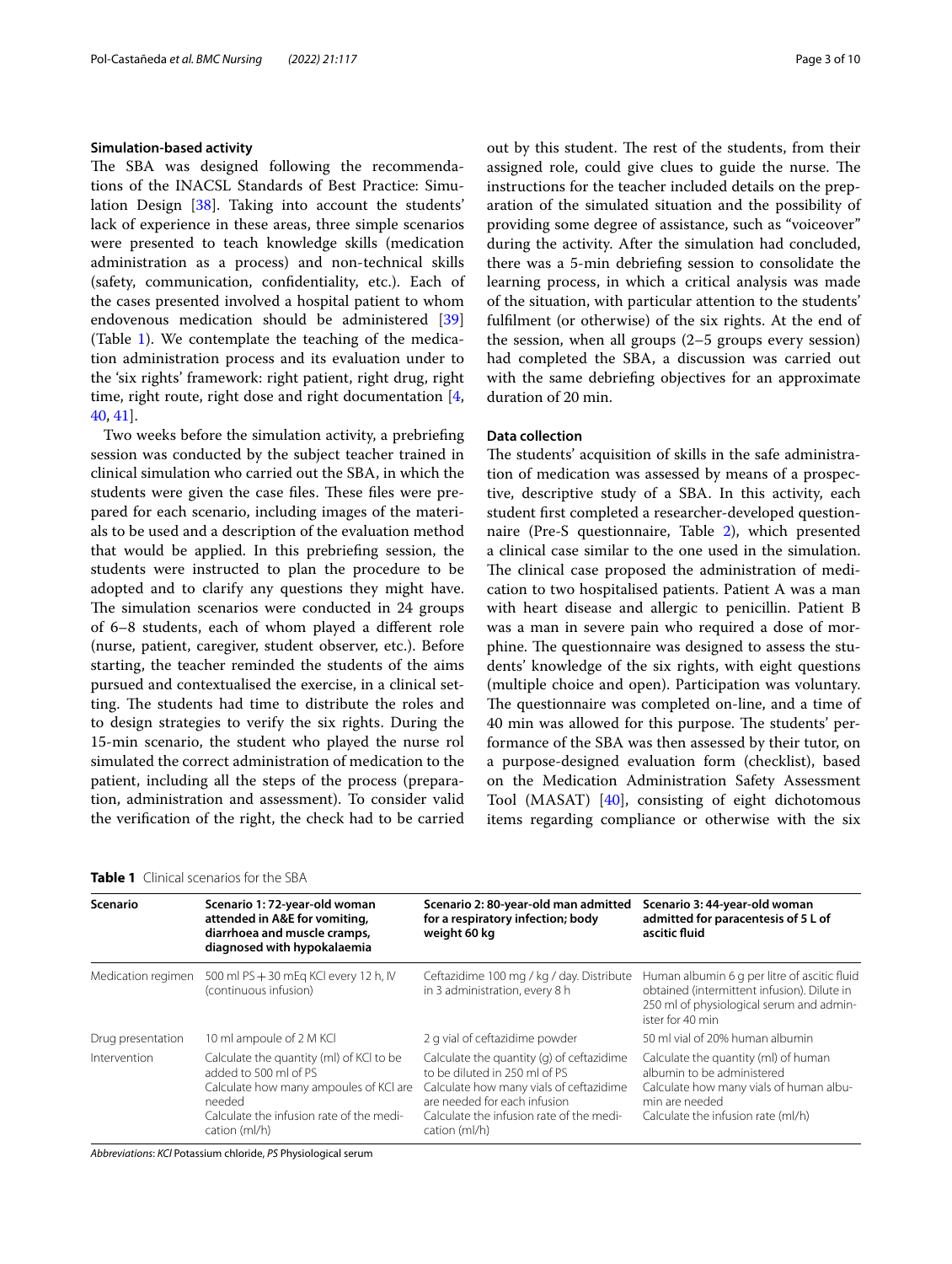| Table 2 Evaluation of Pre-S questionnaire and SBA |                                                                                                                                                                                                                                                                   |                                                                                                                                                                                                                                                 |
|---------------------------------------------------|-------------------------------------------------------------------------------------------------------------------------------------------------------------------------------------------------------------------------------------------------------------------|-------------------------------------------------------------------------------------------------------------------------------------------------------------------------------------------------------------------------------------------------|
|                                                   | Pre-S questionnaire                                                                                                                                                                                                                                               | Expected interventions in the SBA                                                                                                                                                                                                               |
|                                                   | Before medication administration Which of the following drugs poses a serious risk if administered to patient A?<br>(multi-choice question)                                                                                                                       | Before administration, prepare medication and perform proper hand washing.<br>Check for allergies, susceptibilities, risks, health status, diagnosis according to<br>nurses and doctors, expected results, possible adverse effects<br>(Yes/No) |
| Right patient                                     | How would you identify the patient? (open question)                                                                                                                                                                                                               | At least, check the patient's name against the ID bracelet. (Yes/No)                                                                                                                                                                            |
| Right medication                                  | Just before preparing the drug dilution (morphic chloride), what actions should<br>Which of the following drugs cannot be administered to the patient A? (Two<br>you take to verify that the drug presentation is safe? (Open question)<br>multi-choice questions | Select the drug to be administered from different drugs and presentations. (Yes/<br>QN                                                                                                                                                          |
| Right dose                                        | IS mg of morphic chloride (1 ml 2% ampoules). How many Correctly calculate the dose to be administered<br>ml of the morphine ampoule are needed?<br>(Multiple choice question)<br>Patient B is prescribed                                                         | (Yes/No)                                                                                                                                                                                                                                        |
| Right route                                       | of these routes? (Multiple choice question)                                                                                                                                                                                                                       | The morphine that you have just prepared should not be administered by which Select appropriate material for drug administration and simulate administration<br>by the appropriate route. (Yes/No)                                              |
| Right time                                        | An unforeseen event occurs and you must leave the room. Which of the drugs<br>that you must administer to patient A and/or patient B can be delayed for<br>30 min? (Multiple choice question)                                                                     | Explicitly show that the time at which the medication must be administered has<br>been checked<br>(Yes/No)                                                                                                                                      |
| Right documentation                               | Regarding the administration of morphine to patient B, what relevant informa-<br>tion should you record in the medical history? (Open question)                                                                                                                   | On concluding drug administration, record this fact, including the dose and any<br>incident occurring during the administration. (Yes/No)                                                                                                       |
| After medication administration                   |                                                                                                                                                                                                                                                                   | Monitor the treatment effects, side effects and possible interactions. (Yes/No)                                                                                                                                                                 |
|                                                   |                                                                                                                                                                                                                                                                   |                                                                                                                                                                                                                                                 |

<span id="page-3-0"></span>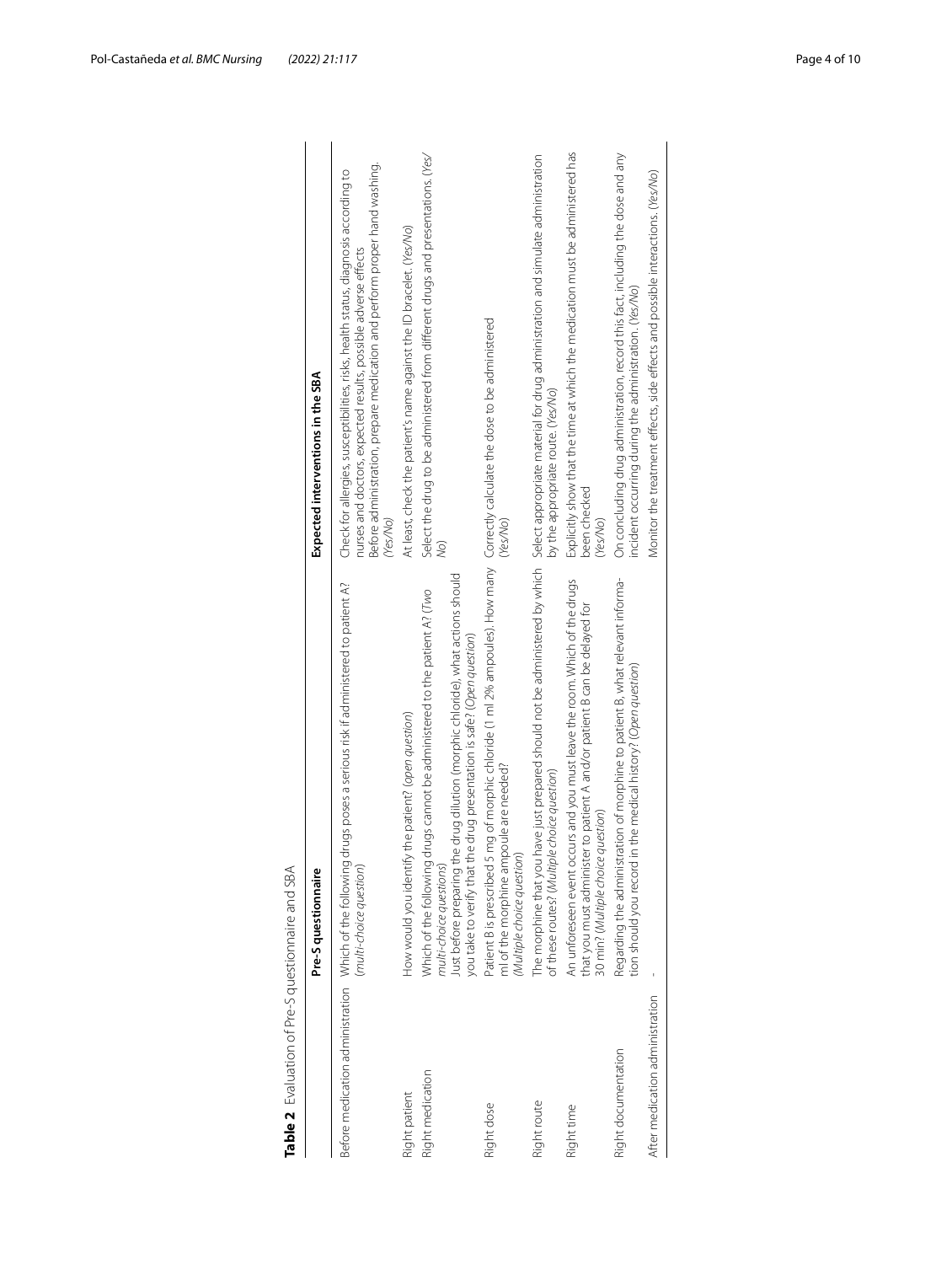rights (Table [2](#page-3-0)). This researcher-developed approach was adopted because to date no gold standard instrument has been established to evaluate this type of process. This absence of generalised application is mainly due to the fact that such evaluations are afected by subjective experience, perceptions, training and the evaluator's own knowledge [\[7](#page-8-5)].

At the end of the frst semester, the students were asked (in an open question) for their opinions about the SBA.

The study data were compiled from November 2018 to February 2019.

## **Data analysis**

We performed a descriptive analysis of the study population and the results of the Pre-S questionnaire and the SBA data. The objective was to compare the data through tables of frequencies and percentages to know the evolution of the students in the acquisition of skills in the safe medication administration. The statistical software used to analyze the data was SPSS v22.0.

An inductive content analysis was made of the answers given to the open question on perceptions of the SBA [[42\]](#page-9-23). Answers were codified independently by three researchers. Once fnished, all researchers met to compare their results. Through a process of dialogue and comparison, they reached an agreement on the coding system. Once the list of codes had been completed, the researchers drew up the analysis categories and revised the codes under each of them. Manual analysis was performed. One of the researchers – nursing teacher who carried out the SBA – helped interpret the educational context, specially the students' opinions expressed during the debriefng.

#### **Methods of rigor**

The SBA has been designed according to the recommendations of the INACSL Standards. The variables collected during the simulation were measured through direct observation by a single instructor. In relation to the qualitative analysis of the students' opinion, the triangulation of the three researchers stands out as a method of rigor and the refexivity of one of them who facilitated the understanding of the context of the SBA.

## **Ethical issues**

The processing, communication, and transfer of the personal data belonging to all participants were carried out in compliance with the Declaration of Helsinki and the provisions of Spanish Organic Law 3/2018. The study was approved by the Institute for Educational Research and Innovation of the University of the Balearic Islands (PID 181,957) -according to the regulations of our university, the teaching innovation projects are evaluated and approved by this institutional review board-. Furthermore, it was endorsed by the Faculty of Nursing and Physiotherapy at the University of the Balearic Islands. All the students who took part were supplied with the information required about the activities involved, and were invited to request more information if they considered it necessary. The introductory text of the online questionnaire reminded the students of the voluntary nature of this activity, explaining that a teaching innovation project was being carried out and that its performance or non-performance would have no bearing on the students' grades for the subject. The questionnaires did not include personal data that would allow the identification of the participants. Therefore, the participants' consent was implicit in their choosing to take part. The results of the SBA were anonymised.

## **Results**

The Pre-S questionnaire was completed by 73 students, 41% of those enrolled in the subject. Their sociode-mographic characteristics are listed in Table [3](#page-4-0). The SBA formed part of the class subject evaluation activities, which were performed by all 179 enrolled students (12% male; 88% female). The open question was answered by 42 students (23.5%).

The following section describes the results obtained by the students' competency in safe medication administration and their perceptions of the SBA.

#### <span id="page-4-0"></span>**Table 3** Respondents' characteristics

| $n = 73$                      |    |       |  |  |  |
|-------------------------------|----|-------|--|--|--|
| Gender                        |    |       |  |  |  |
| Male                          | 8  | 11%   |  |  |  |
| Female                        | 65 | 89%   |  |  |  |
| Age (years)                   |    |       |  |  |  |
| $18 - 25$                     | 44 | 60.3% |  |  |  |
| $26 - 39$                     | 12 | 16.4% |  |  |  |
| >40                           | 9  | 12.3% |  |  |  |
| Not recorded                  | 8  | 11%   |  |  |  |
| <b>Health work experience</b> |    |       |  |  |  |
| Yes                           | 22 | 30.2% |  |  |  |
| <b>No</b>                     | 43 | 58.9% |  |  |  |
| Not recorded                  | 8  | 10.9% |  |  |  |
| <b>Subject repeaters</b>      |    |       |  |  |  |
| Yes                           | 10 | 13.7% |  |  |  |
| No                            | 56 | 76.7% |  |  |  |
| Not recorded                  | 7  | 9.6%  |  |  |  |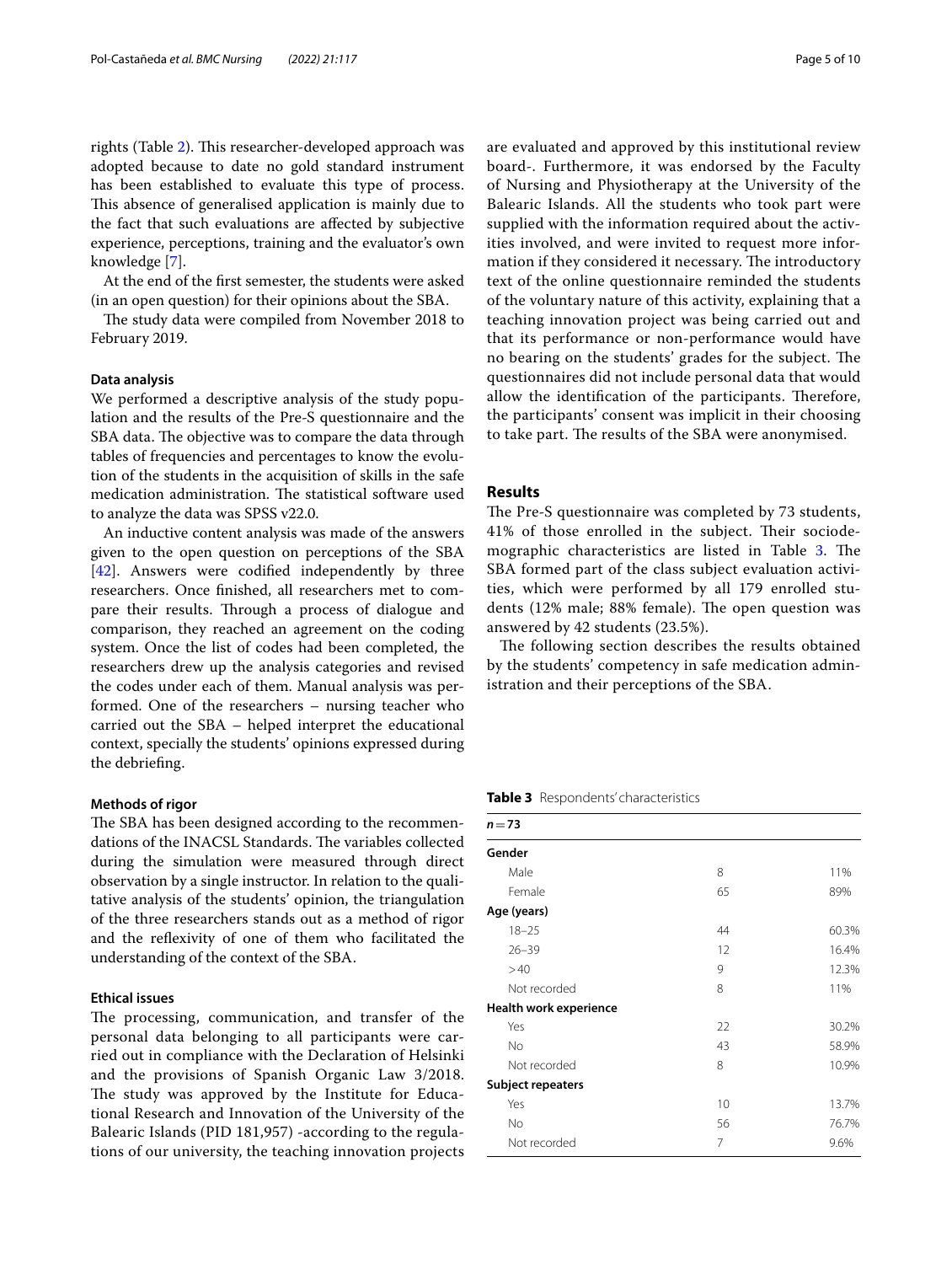## **Students' competency in safe medication administration: applying the six rights**

The results obtained in the Pre-S questionnaire and the subsequent SBA are shown in Fig. [1](#page-5-0).

In the Pre-S questionnaire, 64.4% of the students described alternative means of correctly identifying the patient. The action most frequently proposed was to ask the patient directly, while verifcation by reference to the patient's identifcation bracelet was mentioned infrequently. A surprising fact was that some students proposed identifying patients according to their symptoms, an approach that is invalid for this purpose. The students' ability to identify the patient in situ improved during the SBA, when 83.3% performed this task appropriately, whether by checking the patient's room number, bed and name and/or by inspecting the identity bracelet.

In the Pre-S questionnaire, the majority of students (87.7%) correctly recognised at least one of the two drugs and 65.8% correctly identifed the drug that could provoke an anaphylactic reaction. However, in response to an open question, the students had greater difficulty in describing all the activities that should be performed immediately before preparing the medication for administration. The aspects that were most commonly mentioned were checking the expiration date and the condition of the drug packaging (for example: the package is not deteriorated nor damaged); while checking the name of the drug in the presentation available and checking the integrity of pharmaceutical form itself (for example: the injectable solution was not crystallized) were less frequently mentioned. The verification of the correct medication improved during the SBA, with correct results being obtained in 95.8% of the cases. The teacher supervising this activity performed an in-situ evaluation of how well the students selected the correct drug, distinguished it from others with a similar appearance and verifed the condition of the packaging and of the medication.

In their answers to the Pre-S questionnaire, 60.3% of the students calculated the dose correctly. During the simulation, all the groups correctly calculated the dose (refecting the fact that the time spent preparing the activity was mainly dedicated to this calculation).

In the Pre-S questionnaire, 54.8% of the students correctly stated the correct route of administration for the proposed drug. The information about the route of administration of the drug was omitted intentionally from the case fles of the SBA—the purpose of this omission was to verify that the students explicitly requested it. During the activity, only one group requested this information from the teacher.

In relation to the right time, the Pre-S questionnaire presented a work overload situation in which the student had to prioritise the administration of two drugs to two different patients. The results of this exercise were unsatisfactory, with only 24.7% of the students correctly assessing the situation. During the SBA, these results improved to 70.8%. The students who failed to observe the right time principle explained during the debriefng that this was because they did not take the question of time into account.

The right documentation in the Pre-S questionnaire was satisfactorily performed by 54.8% of the students. The dose was correctly recorded, but most of the

<span id="page-5-0"></span>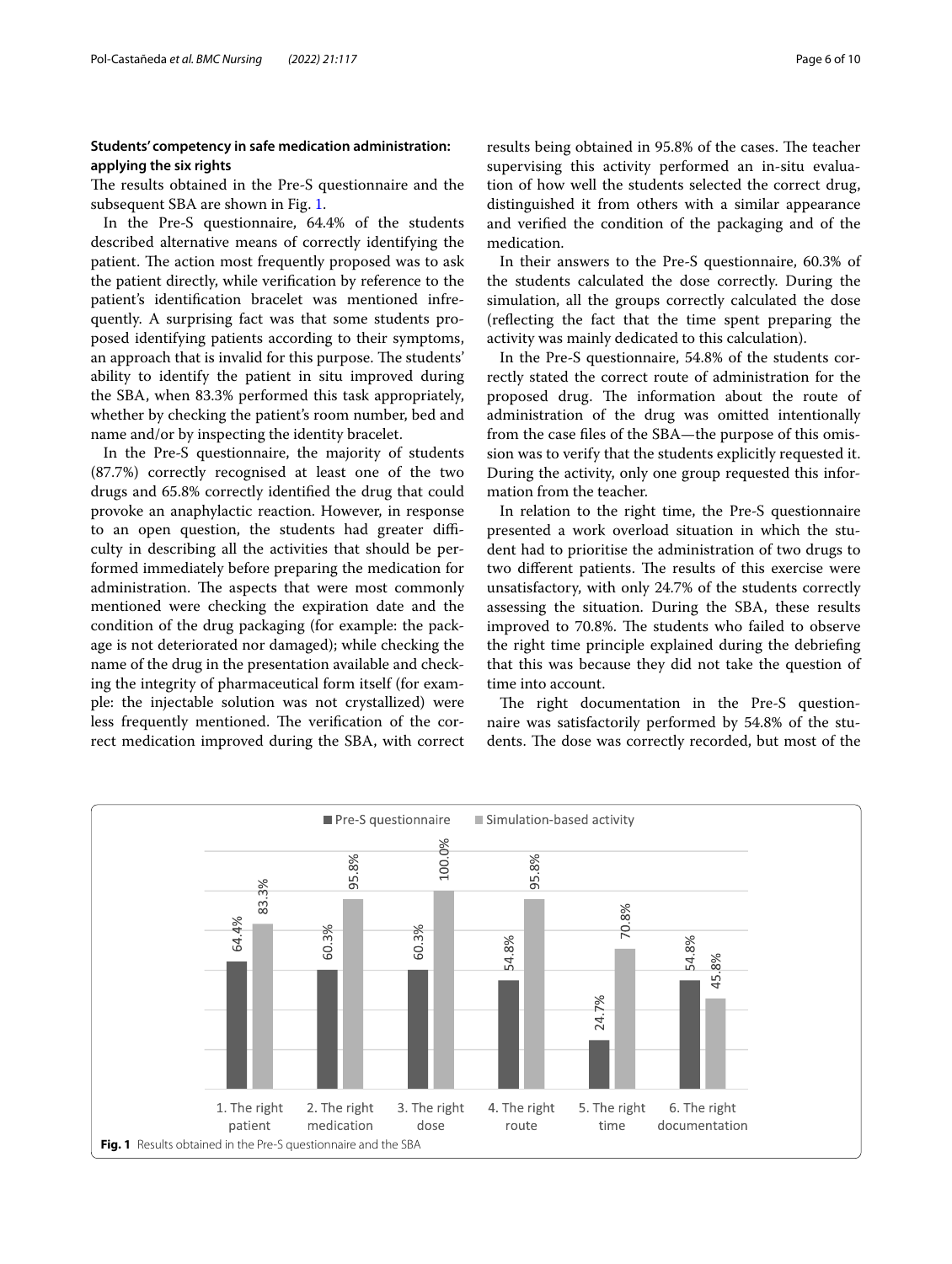students failed to evaluate its efectiveness. In the SBA, the data documentation had to be performed spontaneously by the students, and only 45.8% did so.

## **Students' perceptions of the SBA**

Two categories emerged from the analysis of the answers given to the open question on perceptions of the SBA, related to the positive and negative aspects of the activity.

In relation to the positive aspects of the activity, the students expressed their satisfaction with the simulation experience. They consider the SBA a dynamic, agreeable and enjouable activity:

*"I found the seminars interesting because we were able to put into practice things that in class might not have been properly understood." "What I liked most was the way in which the semi-*

*nars were given. They were fun."* 

Furthermore, the students stated the usefulness of simulation in their future professional activity because it approximates them to the reality of patient care:

"The seminars were very interesting and, above all, *extremely useful."*

*"I found the seminars very useful because they placed us in real-life situations."*

The students consider the simulation is a good way to improve dose calculation:

*"Tis year, medication dose calculation was explained in a way that was very good for us." "What I found most interesting was to practice dose calculation, since that's what I have most trouble with."*

Finally, with the SBA, the students became aware of the importance of the teamwork and their responsibility during drug administration:

*"In our profession, teamwork is important." "Acquiring a general idea of what pharmacology is about, since it's a very important part of our profession and one of great responsibility."*

Secondly, the students refer to some negative or improvement aspects in relation to the implementation of the simulation. Regarding areas in which the experience could be improved, the students suggest that the simulations should be conducted with smaller numbers of students and more time for simulated activities is needed:

*"The numbers in each group were quite large (...) If there were fewer people, I think there would be more interest in taking part."*

"There should have been more time to do this work *or more time in the seminar."*

A surprising fnding was the students' (mis)perception that learning and applying the six rights was restricted to the area of pharmacology:

*"With all the subjects we have to study, it's impossible to absorb everything in just one term."*

## **Discussion**

Our study shows that very positive results were obtained from using simulation as a means of teaching professional skills such as the safe administration of nursing medication, a fnding that corroborates previous research in this feld [[18](#page-9-7), [26–](#page-9-24)[30,](#page-9-25) [43\]](#page-9-26). In general, better results were obtained for the six rights during the simulation than in the prior questionnaire. This can be explained because the Pre-S questionnaire was carried out individually, while the situation raised in the SBA was resolved from cooperative learning.

Our analysis of this teaching experience coincides with that of Shearer  $[32]$  $[32]$ , who reported that the students' identifcation of their patients improved substantially after the simulation exercise. However, although more than half of the students correctly identifed the patient during the SBA, they did not systematically use the identifcation bracelet, which is the method normally recommended [[10,](#page-9-0) [32](#page-9-13), [40](#page-9-21)]. In this respect, our findings concur with those of previous research according to which patient identifcation error can occur in up to 80% of cases [\[32](#page-9-13)]. The question of patient identification was commonly raised in the debriefng sessions, when students realised the potential repercussions of such an error, like Avraham [\[7](#page-8-5)]. For example, if the patient had been allergic, this mistake could have caused anaphylactic shock and possibly death.

As in other studies [\[7](#page-8-5), [39\]](#page-9-20), notable improvements were observed in terms of achieving the right drug, the right dose, the right route and the right time during the simulation, compared with the situation recorded in the Pre-S questionnaire. Specifcally, the students reported that simulation helped them learn dose calculation, which is a major initial source of stress and concern. In this respect, our results coincide with those of Harris et al. [[26\]](#page-9-24) and Dutra [[44](#page-9-27)]. However, in the simulation situation the dose calculation was performed by the group as a whole, and not individually as in the Pre-S questionnaire. As observed in previous research [\[7](#page-8-5), [28](#page-9-28)], this competency should be assessed in the individual, not the group, as diffculties might not otherwise become apparent.

The right time was the most difficult point to assess in both tests. As explained above, in the questionnaire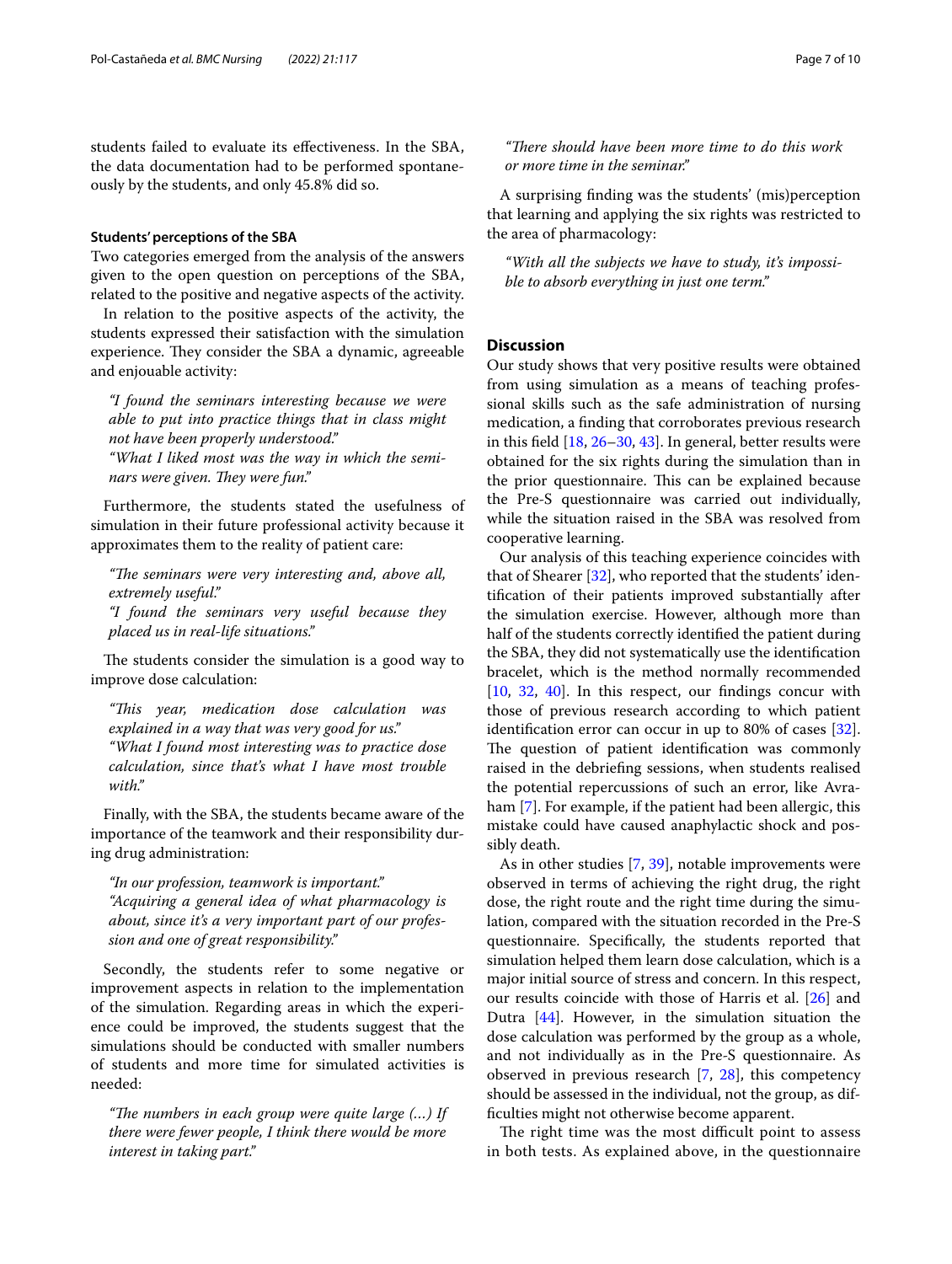the students were asked to resolve a situation of work overload and to perform the necessary prioritisation of tasks. This activity may have been complicated by their still incipient knowledge of pharmacology, lack of clinical reasoning skills and continuing need to develop their overall view of the patient and of the clinical unit [[11](#page-9-1), [31\]](#page-9-29). Furthermore, they did not ask "what time it was". On the other hand, we should acknowledge the real difficulty faced by the student in practising a task of this type within a simulated situation. Having a single prescription leads students to assume that this is the medication to administer during the simulation without verifying that the simulated time is the time the drug should be administered. As an improvement strategy for the verifcation of this right, we could propose that the student have a 24-h prescription of drugs. The 24-h prescription of drugs would force students to check more explicitly the medications to administer at a given time (right time). Furthermore, it's a way to improve the scenario reliabity.

The only task that was better performed in the questionnaire than in the subsequent simulation was that of the right documentation. This may be because the students were asked directly about the content of the record made, and therefore it was always present as an activity to be performed. It is difficult to compare this principle with its performance in the simulation, because although the frst fve of the rights arose spontaneously and were necessary in order to simulate the administration of medication, the documentation process was overlooked in most cases. The students' failure to perform the necessary data documentation shows that while they had mostly assimilated the activities aimed at preventing medication-related errors, they did not realise that the process also involves recording the medication administered and controlling its subsequent effects. These results highlight the need to integrate this action into checklists for safe medication administration, as indicated in previous studies [\[4](#page-8-3), [40\]](#page-9-21).

In line with the INACSL Standards Committee [\[38](#page-9-19), [45\]](#page-9-30) and other research [\[7,](#page-8-5) [27,](#page-9-31) [28\]](#page-9-28), we found debriefng to be of crucial importance to the learning process. This aspect of the SBA facilitated the subsequent application of patient safety culture and provided a space for analysis of the errors committed, highlighting their causes and offering solutions to ensure they were not repeated. The signifcant advances achieved with the SBA are consistent with one of the principles of improving patient safety: the need to learn from adverse events  $[3]$  $[3]$ . The students were made aware of their responsibility to avoid medication errors, in line with Steiner [\[29](#page-9-32)], who observed that simulation allows students to address possible situations of shock without putting anyone – patients or students

– in danger, thus protecting students from becoming second victims [\[46\]](#page-9-33).

In relation to the second objective regarding the opinion of the students about the activity, the SBA was well received by the students, who appreciated the opportunity to have an initial contact with the reality of healthcare in a controlled environment and to learn relevant skills in an innovative way. Simulation enabled these students to better understand pharmacology concepts and to apply them in a realistic context. Similar opinions have been expressed in previous studies in this feld [[8,](#page-8-6) [21,](#page-9-34) [24](#page-9-12), [28,](#page-9-28) [29\]](#page-9-32).

In our study, the students highlighted the need for more time in which to perform the activity and for the groups to be smaller. In this, they seconded the recommenda-tions of the INACSL [\[38\]](#page-9-19). This Teaching Innovation Project is part of the Faculty plan for the implementation of clinical simulation in nursing studies. It is expected that in the future these teaching sessions can be adapted to a greater extent to the simulation standards [[45\]](#page-9-30). Indeed, some studies have examined one-on-one simulation exercises, designed to give the student the opportunity to complete all stages of the medication administration process alone, as is often the case in practice [\[7](#page-8-5), [28\]](#page-9-28). However, it should be noted that appropriate resources need to be assigned to this type of teaching method [[32\]](#page-9-13) and the Nursing degree curriculum might need to be adjusted appropriately.

### **Limitations**

This study presents certain limitations, especially the diffculty encountered in comparing the results of project activities. Thus, the Pre-S questionnaire was evaluated individually, while in the SBA a group evaluation was performed. In addition, the techniques used in the two moments to evaluate each of the right ones were diferent. The lack of validated tools for assessing the competency of safe drug administration during the simulation has limited the generalization of our results. Moreover, the small number of students participating in this study and their recruitment from the same institution limits the generalisability of our fndings to other populations and settings.

#### **Implications**

First, despite the methodological limitations identifed, we consider that the results are of interest to the nursing teaching community, given the low number of studies related to simulation as a methodology for teaching safe medication administration in the Spanish context. The incorporation of this teaching methodologies raises the need to make eforts in the teaching curriculum in order to increase its use during the nursing degree. For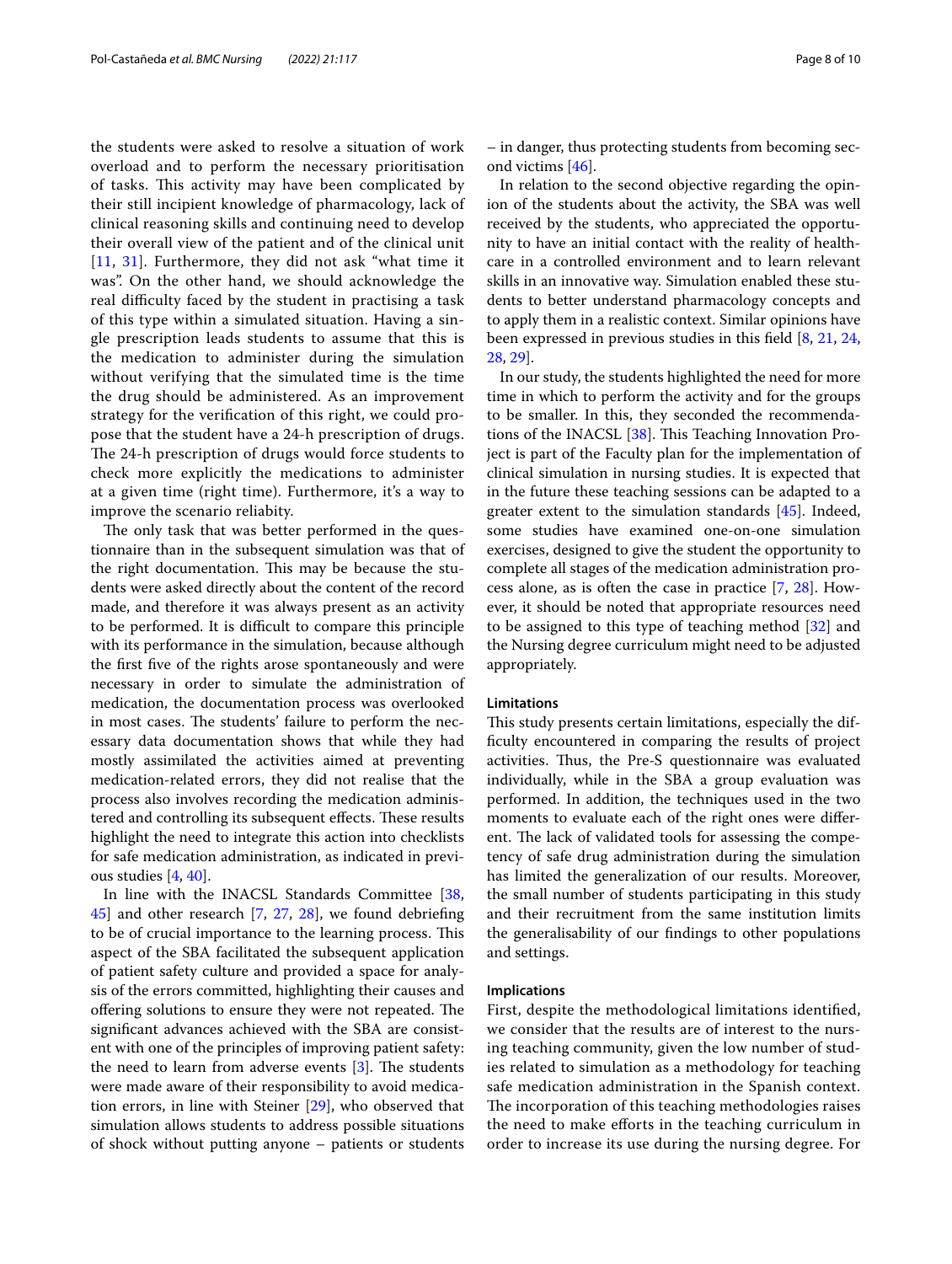optimum efectiveness, further resources are needed for simulation, such as appropriate spaces, teachers trained in this methodology, more time for the preparation and design of the scenarios and smaller groups and/or individual evaluation. Second, the development of new teaching methodologies must be accompanied by evaluations through diferent research designs despite de difficulties of investigating within the classroom and randomizing research without discriminating against students in their learning process  $[44]$  $[44]$ . Third, the improvement of competence in the safe medication administration by students will result in clinical practice, improving patient safety and protecting students from becoming second victims.

## **Conclusions**

As a teaching method, simulation is shown to be a useful means of acquiring competence in the safe administration of medication. In this sense, strategies should be intensifed to ensure correct patient identifcation and the correct documentation of the procedures followed. However, these methodologies must be developed in order to be able to individually evaluate this acquisition.

On the other hand, the students are satisfed that the simulation bridged the gap between theory and practice and brought them closer to the realities of the healthcare system. Students perceive that the simulation methodology is more appropriate than lectures or other conventional theoretical activities. The general opinion of the students confrms that the SBA increases the understanding of the process of administering medication and the awareness of their professional responsibility during this process.

#### **Abbreviations**

INACSL: International Nursing Association for Clinical Simulation and Learning; MASAT: Medication Administration Safety Assessment Tool; Pre-S questionnaire: Pre-Simulation questionnaire; SBA: Simulation-based activity; WHO: World Health Organization.

#### **Acknowledgements**

We would like to thank the students who took part in this project.

#### **Authors' contributions**

S.P.C. and C.M.M. conceived and designed the experiments; S.P.C. performed the experiments; S.P.C., A.C.P. and C.M.M. analysed and interpreted the data; S.P.C., A.C.P. and C.M.M. drafted the paper. All authors read and approved the fnal manuscript.

#### **Funding**

This work was supported by the Institute for Educational Research and Innovation associated with the University of the Balearic Islands (PID 181957). The funder had no role in the design and conduct of the study, with the collection, management, analysis and interpretation of the data, with the preparation, review or approval of the manuscript, or with the decision to submit the manuscript for publication.

#### **Availability of data and materials**

The datasets generated and/or analysed during the current study are not publicly available due to privacy and confdentiality reasons, but are available from the corresponding author on reasonable request.

## **Declarations**

#### **Ethics approval and consent to participate**

The processing, communication, and transfer of the personal data belonging to all participants were carried out in compliance with the Declaration of Helsinki and the provisions of Spanish Organic Law 3/2018. The study was approved by the Institute for Educational Research and Innovation of the University of the Balearic Islands (PID 181957) -according to the regulations of our university, the teaching innovation projects are evaluated and approved by this institutional review board-. Informed consent was obtained from all participants. The confdentiality of the data and the anonymity and privacy of students were preserved at all times.

#### **Consent for publication**

Not applicable.

#### **Competing interests**

The authors declare that they have no competing interests.

#### **Author details**

<sup>1</sup> Department of Nursing and Physiotherapy, University of the Balearic Islands, Palma, Balearic Islands, Spain. <sup>2</sup> Care, Chronicity and Health Evidences Research Group, Health Research Institute of the Balearic Islands (IdISBa), 07010 Palma, Spain.

Received: 28 October 2021 Accepted: 6 May 2022 Published: 16 May 2022

#### **References**

- <span id="page-8-0"></span>1. Pol-Castañeda S, Carrero-Planells A, Moreno-Mulet C. Use of simulation to improve nursing students' medication administration competence: a mixed-method study. BMC Nurs. 2022;21:117. [https://doi.org/10.1186/](https://doi.org/10.1186/s12912-022-00897-z) [s12912-022-00897-z.](https://doi.org/10.1186/s12912-022-00897-z)
- <span id="page-8-1"></span>2. Donaldson LJ, Kelley ET, Dhingra-Kumar N, Kieny MP, Sheikh A. Medication without harm: WHO's third global patient safety challenge. Lancet. 2017;389:1680–1. [https://doi.org/10.1016/S0140-6736\(17\)31047-4](https://doi.org/10.1016/S0140-6736(17)31047-4).
- <span id="page-8-2"></span>3. World Health Organization. Medication Without Harm. 2017. p. 16.
- <span id="page-8-3"></span>4. Wondmieneh A, Alemu W, Tadele N, Demis A. Medication administration errors and contributing factors among nurses: a cross sectional study in tertiary hospitals, Addis Ababa. Ethiopia BMC Nurs. 2020;19:1–9. [https://](https://doi.org/10.1186/s12912-020-0397-0) [doi.org/10.1186/s12912-020-0397-0](https://doi.org/10.1186/s12912-020-0397-0).
- 5. Kelly SH, Koharchik L, Henry R, Cippel M, Hardner S, Kolesar A, et al. An advanced medication administration experience to promote students' knowledge acquisition in the skill of administering medications. Teach Learn Nurs. 2018;13:104–7. [https://doi.org/10.1016/j.teln.2017.12.002.](https://doi.org/10.1016/j.teln.2017.12.002)
- <span id="page-8-4"></span>6. Sessions L, Nemeth LS, Catchpole K, Kelechi T. Use of simulationbased learning to teach high-alert medication safety: a feasibility study. Clin Simul Nurs. 2020;47:60–4. [https://doi.org/10.1016/j.ecns.](https://doi.org/10.1016/j.ecns.2020.06.013) [2020.06.013.](https://doi.org/10.1016/j.ecns.2020.06.013)
- <span id="page-8-5"></span>7. Avraham R, Shor V, Hurvitz N, Shvartsur R, Kimhi E. Transferability of medication administration simulation training to clinical settings. Teach Learn Nurs. 2018;13:258–62. [https://doi.org/10.1016/j.teln.2018.07.004.](https://doi.org/10.1016/j.teln.2018.07.004)
- <span id="page-8-6"></span>8. Orbaek J, Gaard M, Fabricius P, Lefevre RS, Møller T. Patient safety and technology-driven medication - a qualitative study on how graduate nursing students navigate through complex medication administration. Nurse Educ Pract. 2015;15:203–11. [https://doi.org/10.1016/j.nepr.2014.](https://doi.org/10.1016/j.nepr.2014.11.015) [11.015.](https://doi.org/10.1016/j.nepr.2014.11.015)
- <span id="page-8-7"></span>9. La Cerra C, Dante A, Caponnetto V, Franconi I, Gaxhja E, Petrucci C, et al. Efects of high-fdelity simulation based on life-threatening clinical condi‑ tion scenarios on learning outcomes of undergraduate and postgraduate nursing students: a systematic review and meta-analysis. BMJ Open. 2019;9: e025306. <https://doi.org/10.1136/bmjopen-2018-025306>.